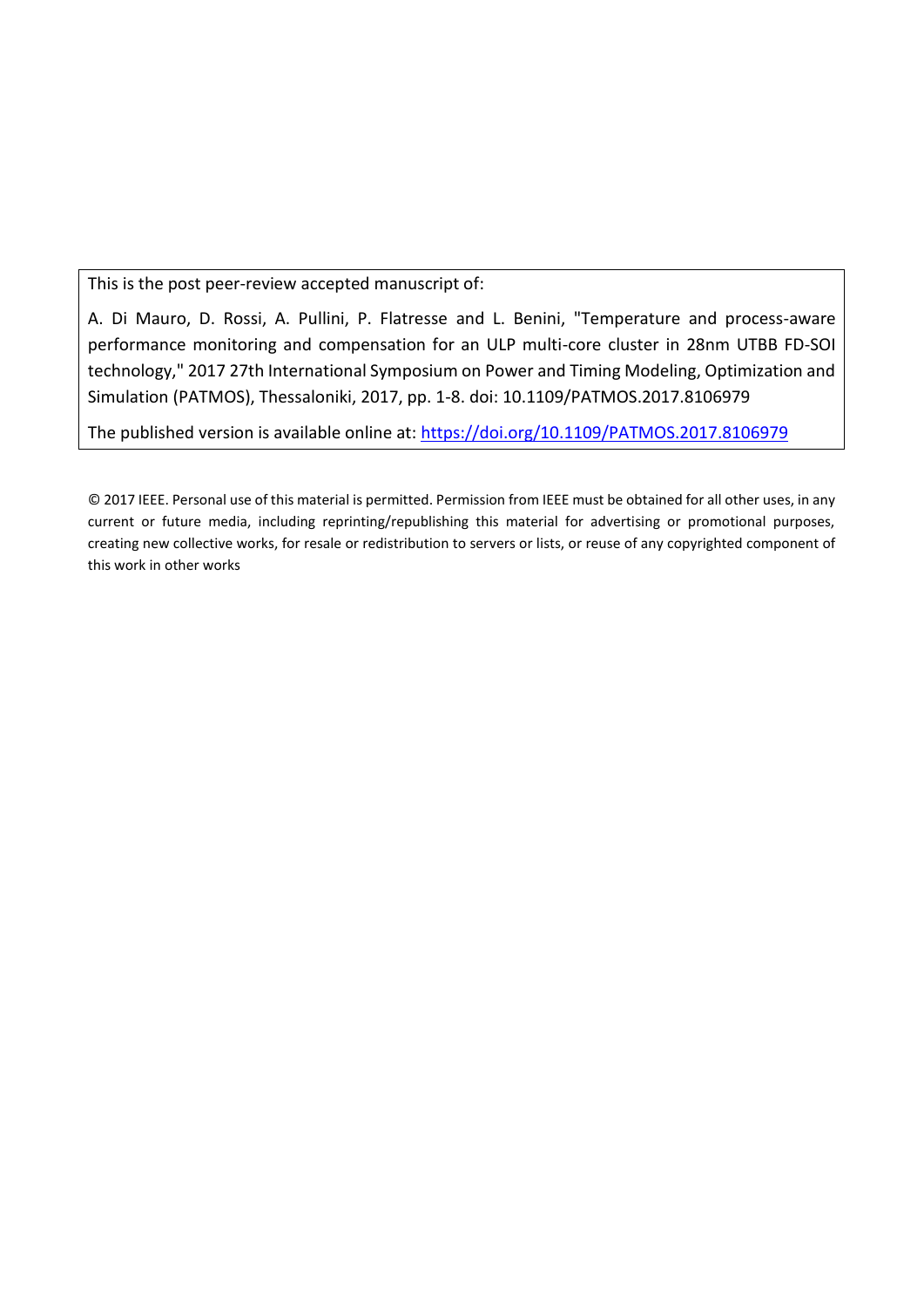# Temperature and Process-Aware Performance Monitoring and Compensation for an ULP Multi-Core Cluster in 28nm UTBB FD-SOI Technology

Alfio Di Mauro† , Davide Rossi<sup>∗</sup> , Antonio Pullini† , Philippe Flatresse‡ , Luca Benini∗† <sup>∗</sup>DEI, University of Bologna, Via Risorgimento 2, 40136 Bologna, Italy † Integrated Systems Laboratory, ETHZ, Gloriastr. 35, 8092 Zurich, Switzerland ‡STMicroelectronics, 850 Rue Jean Monnet, 38920 Crolles, France

*Abstract*—Environmental temperature variations, as well as process variations, have a detrimental effect on performance and reliability of embedded systems implemented with deep-sub micron technologies. This sensitivity significantly increases in ultralow-power (ULP) devices that operate in near-threshold, due to the magnification of process variations and to the strong thermal inversion that affects advanced technology nodes. Supporting an extended range of reverse and forward body-bias, UTBB FD-SOI technology provides a powerful knob to compensate for such variations. In this work we propose a methodology to efficiently compensate, at run-time, these variations. The proposed method exploits on-line performance measurements by means of Process Monitoring Blocks (PMBs) coupled with on-chip low-power Body Bias Generators. We characterize the response of the PMBs versus the maximum achievable frequency of the system, deriving a predictive model able to estimate such frequency with an error of 3%. We apply this model to compensate Temperature-induced performance variations, estimating the maximum frequency with an error of 7%; we eliminate the error by adding an appropriate body-bias margin resulting in a worst case global power consumption overhead of 5%. As further improvement, we generalize the methodology to compensate also process variations, obtaining an error of 28% on the estimated maximum performance and compensating this error with an overhead of 17% on the global power consumption.

#### I. INTRODUCTION

Internet of Things, e-Health, Smart Sensors and wearable consumer gadgets are expected to drive the electronic market of the next decades. These applications rely on the capability of the research community to provide devices that couple ultra-low power (ULP) behavior with a reasonable level of performance. Indeed, these applications are characterized not only by an increasingly tighter power budget, but also by an increasing demand of computation capabilities. The pace dictated by the Moore's law has slowed down, and CMOS scaling, which drove semiconductor growth during the past decades, is delivering reduced energy gains [1]. In this Moore's law twilight era, further energy gain can be achieved by moving to the near-threshold computing (NTC) domain [2]. However, electronic devices implemented with most advanced technological nodes feature a strong dependency between the ambient temperature and the operating frequency and leakage power. Unfortunately, this dependency increases in the nearthreshold operating region, where ULP devices works to provide high energy efficiency [3][4][5, p. 69].

The effects of process variations require a one-time compensation as soon as the chip is fabricated <sup>1</sup>. Contrarily, thermal variations are dependent on the operating environment, hence, they require a run-time compensation to ensure that chips are able to maximize the efficiency and at the same time guarantee a given target performance.

A well-known approach for achieving post-silicon tuning to compensate variations in circuits is through body biasing [6]. As opposed to adaptation of supply voltage, that requires on chip DC/DC converters or voltage regulators, modulation of body biasing can be implemented with simpler and more efficient circuits, as relatively small transient currents are required to polarize the substrate of the devices [7] [8]. Exploiting forward body biasing (FBB), it is possible to increase the operating frequency of a device avoiding significant growth of dynamic power. This process makes FBB suitable for compensation of variations causing degradation of the operating frequency. On the other hand, reverse body biasing (RBB) allows to significantly reduce leakage power where the process or operating conditions allow the devices to run faster than the target frequency, but with excessive leakage power [9].

Similarly, temperature compensation can be achieved through voltage scaling and body biasing [10]. The majority of the works focusing on temperature effects target high performance devices that are subject to self-heating [11]. These devices necessitate the mitigation of the effects of temperature variation to avoid excessive leakage power dissipation that may lead to thermal runway. However, these works demonstrated the ability to compensate only for relatively small temperature ranges, not representative of the huge amount of scenarios enabled by ULP applications. Indeed, although self-heating does not affect ULP devices due to their extremely small power consumption, compensation of ambient temperature is crucial in this domain as well [12].

In most advanced CMOS technologies, thermal inversion causes an exponential growth of the dependency between

<sup>1</sup>Performance of digital circuits can also be affected by aging. However, since self-heating is minimal for systems operating in ULP domain, this phenomenon can be neglected.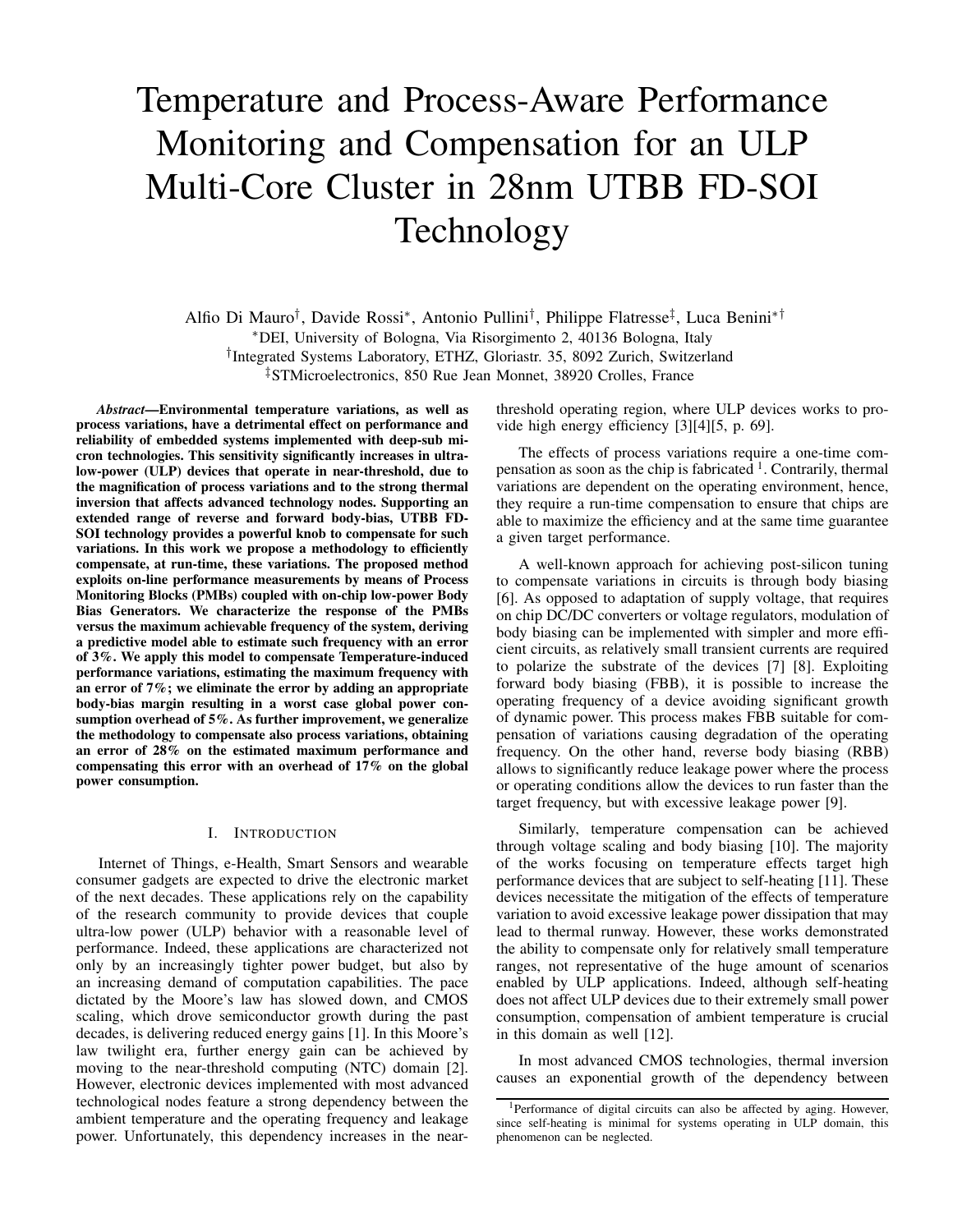temperature and frequency, especially when operating in nearthreshold. Several works have addressed this problem, mainly leveraging adaptation of supply voltage [13][14]. On the contrary, the adoption of body biasing to address variation of ambient temperature has not been extensively explored so far, due to the limited capabilities of most advanced technologies such as bulk and FinFET to provide extended body bias ranges suitable for compensation of wide temperature ranges [15][16].

The methodologies proposed so far are very often highly intrusive and linked to a specific architecture. Solutions like the one proposed in [17] have to be fully integrated with the architecture to provide good results. Less intrusive solutions based on Critical Path Replicas (CPR) have been proposed [18], but also in this case, the architecture's dependency of the performance monitoring system reduces the application field to designs where a complete access to all the SoC's IPs is possible. Contrary to what has been done so far, the performance monitoring system adopted in our solution keeps at minimum the intrusiveness, by exploiting on-chip direct frequency measurements. High generality is given by the fact that the knowledge of architectural details is not required, which is extremely useful when the IPs composing the system are released as encrypted macros, or simply come as hardened macros from different design teams.

In this work, we analyze the capabilities of UTBB FD-SOI (Ultra Thin Body and Box Fully Depleted Silicon On Insulator) technology in compensating process variations in the ULP domain by means of on-chip Process Monitor Boxes (PMB) coupled with on-chip Body-Bias Generators (BBG). To demonstrate this potential on real silicon we utilize a test vehicle consisting of an ULP cluster of processors operating in near threshold fabricated in 28nm UTBB FD-SOI technology. The compensation technique exploits one of the unique features of the UTBB FD-SOI technology: the ability to use the widerange body bias to change the transistors voltage threshold. Body-Bias Generators allows to modulate the  $V_{bb}$  in a wide range, theoretically from  $-3 \text{ V}$  to  $V_{dd}/2 + 300 \text{ mV}$ .

The main contribution introduced by this work is a general methodology, suitable to be implemented both in software and hardware, which enables advanced power management strategies. We start our work by studying the correlation between the output of the PMB and the actual maximum performance of the chip on the whole body-bias range; technical limitations practically reduce the body-bias range (from  $-1$  V to  $V_{dd}/2$ + 300 mV). As successive step, we derive a general devicedependent linear model to predict the maximum frequency at each operating point. Our exploration covers the following set of OPs:  $V_{dd} = \{0.5 \text{ V}, 0.7 \text{ V}, 0.9 \text{ V}\}\$ and for each supply voltage  $T = \{-20 °C, 25 °C, 80 °C\}$ . Once the model's parameters have been obtained, we estimate the maximum error, finding that it is never higher than the 7%. Then, we propose a methodology exploiting additional body-bias voltage margins to reduce it. Finally, we provide an evaluation of the overhead that this methodology causes on the global power consumption; we quantify it as the ratio between the additional leakage caused by the FBB margin and the global power consumption. The main result of this work is to show that temperature-induced variation compensation can be done by increasing the power consumption budget by less than 10%. We derive, as last step, a more general methodology to compensate also process variations, with a worst-case overhead lower than 17% in practical use case.

Remainder of this paper is organized as follows. Section II describes the chip used as test vehicle and the Process Monitor Boxes. Section III describes the experimental setup, as well as the measurements performed to characterize the devices and extract the empirical models for the Frequency and Leakage current. Section IV provides a description of the analysis performed on the PMB sensors. Section V describes the methodology used to compensate temperature variations. Section VI provides a description of the same methodology applied to the process variations compensation. Section VII introduces a discussion of the results achieved by this methods, as well as a discussion of the overhead introduced by the two different compensations. Finally, section 6 gives some concluding remarks.

# II. PULP PLATFORM

Parallel Ultra-Low-Power platform [19] version 3 (PULPv3) [9] is a multi-core SoC for ULP applications that operates in near-threshold to achieve extreme energy efficiency on a wide range of operating points. The SoC is built around a cluster featuring four cores and 64 kbyte of L2 memory. The cores are based on a highly power optimized micro-architecture implementing the OpenRISC-32bit ISA featuring 1kB of private instruction cache each. The cores do not have private data caches, avoiding memory coherency overhead and increasing area efficiency, while they share a L1 multi-banked Tightly Coupled Data Memory (TCDM) acting as a shared data scratchpad memory. The TCDM features 8 2kB SRAM banks connected to the processors through a single clock latency non-blocking interconnect, implementing a word-level interleaved scheme to minimize banking conflict probability. Off-cluster (L2) memory latency is managed by a tightly coupled DMA featuring private per-core programming channels, ultra-low programming latency and lightweight architecture optimized for low-power and high transfer efficiency. In Fig.1 is shown the architecture of the system.

Advanced power management is enabled by three different power domains: *i)* The "Safe Voltage Domain") hosting the Frequency Locked Loop generators, the two Body-Bias Generators for the SoC and Cluster regions, the PMB Controller and additional infrastructural control logic *ii)* The "SoC Body-Bias Domain" *iii)* The "Cluster Body-Bias Domain". Each domain is monitored by a PMB, which will be described in the next section. In our tests, we will focus only on the Cluster Domain, applying  $V_{bb} = 0$  V to the other body-bias domains.

## *A. Process Monitor Boxes*

A Process Monitor Box (PMB) can be seen as an onchip sensor based on ring oscillators, connected to the system through a digital interface, which provides information about the maximum frequency achievable by the device. These sensors are designed and optimized to behave consistently with the other library logic gates, attempting to emulate all the parasitic effects induced by temperature's and process' variations.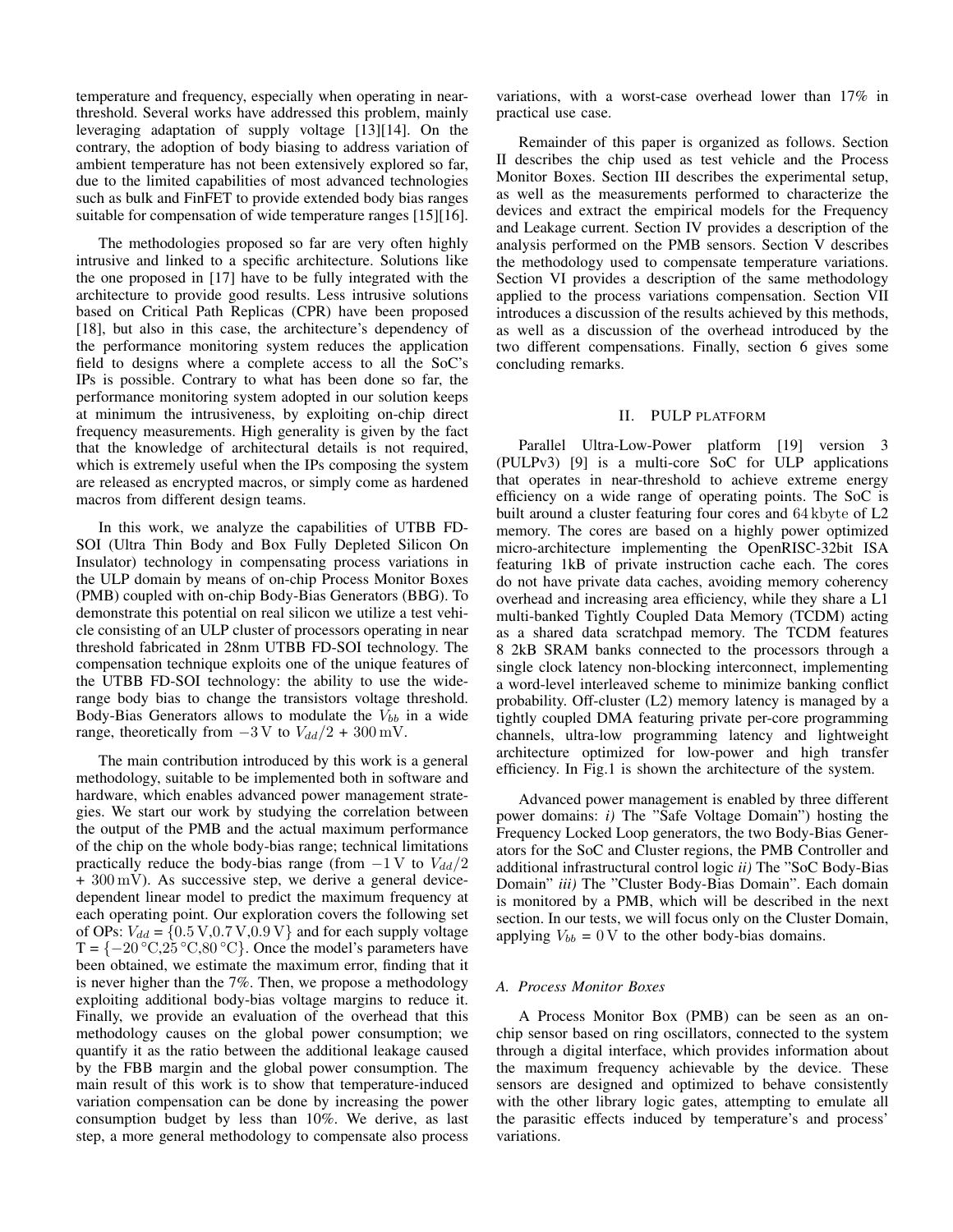

Fig. 1: Architecture of PULP system.

#### III. EXPERIMENTAL SETUP

To compare the ambient temperature and process variations on next generation ULP devices, we conducted a large data acquisition test directly on the PULP prototypes, measuring power and performance metrics at the different corner cases. Based on the measurement results, we have derived a set of empirical models to describe the dependency of the performance metrics to the physical parameters, compensation knobs and environmental conditions. This models will be discussed in the next sections of the paper.

The measurements described are performed with an Advantest SoCV93000 tester system, in connection with a Thermonics 2500E temperature forcing system, able to force an environment temperature ranging from  $-80^{\circ}\text{C}$  to 220 °C. Since we are interested in using the body-biasing voltage as independent variable both for temperature and process variations compensation, we structured the measurements as follows: *i)* We defined the operating point (OP) in terms of {Supply voltage  $V_{dd}$ , Temperature}, where  $V_{dd} = \{0.5 \text{ V}, 0.7 \text{ V}, 0.9 \text{ V}\}\$ and T =  $\{-20\text{ °C}, 25\text{ °C}, 80\text{ °C}\}\;$ ; *ii*) For each OP we swept the body-biasing voltage ( $V_{bb}$ ) in the range  $-1$  V to  $V_{dd}/2$  + 300 mV using the Body-Bias Generator, and we measured: the leakage power ( $P_{LKG}$ ), the active dynamic power ( $P_{DYN}$ ), the total power  $(P_{TOT})$  and maximum frequency  $(F_{MAX})$ achievable by the device. More specifically, we measured the active dynamic power  $(P_{DYN})$  as the difference between the Total Power ( $P_{TOT}$ ) and the leakage power ( $P_{LKG}$ ). The Total Power  $(P_{TOT})$  has been measured as the power consumption when the device is executing an arithmetic loop (Matrix Multiplication), and the Leakage Power  $(P_{LKG})$  as the power consumption when the device is not clocked. We extracted the maximum operating frequency  $(F_{MAX})$  by means of a carefully crafted benchmark, able to trigger the most critical paths<sup>2</sup> of the circuit. We verified that the result of the arithmetic operation was returned with the correct timing, and the End-Of-Computation<sup>3</sup> signal was properly asserted. As cross-check, we verified that the arithmetic loop returned a valid check-sum.

To collect, the PMB output data during the test phase, since



Fig. 2: This plot compares the maximum achievable frequency and the PMB frequency estimation for a typical chip at 0.9 V and  $25^{\circ}$ C.

the result of the PMB's Maximum frequency estimation was temporarily stored in an internal status register of the system, we sent the value to a computer through a standard UART interface.

#### IV. PMB CHARACTERIZATION

The first part of the methodology proposed in this paper has the aim to exploit the run-time maximum frequency measurement, performed with the test equipment, to determine the actual maximum frequency of the chip. In parallel, by observing the PMBs' output, it is possible to find a correlation between the actual maximum frequency and the one predicted by the PMBs. Once the equation to translate the PMB frequency estimation in  $F_{Max}$  has been found, given a target frequency specified by the application and depending on the  $V_{dd}$ , the body-bias voltage can be finely regulated to fill the performance's gap.

For the sake of simplicity, in this section we will not consider the variations introduced by the process; accordingly with this assumption, we assume to use a model calibrated on the specific chip. In other words, the correlation between the value provided by the PMB sensor and the maximum achievable frequency of the chip is calculated for the specific device under test. Fig.2 shows on the same plot the maximum frequency measured with the test equipment and the PMB estimation for a typical device at  $0.9 \text{ V}$  and  $25 \degree \text{C}$ 

As shown in Fig.3, the relationship between the values provided by the PMB and the maximum frequency of the device can be modeled with a simple affine function<sup>4</sup> (Equation 1).

$$
F_{max} = C_{corr}F_{pmb} + F_0 \tag{1}
$$

<sup>&</sup>lt;sup>2</sup>The critical path, identified by the timing analysis in the communication between the cores and the scm memory, was massively triggered by the algorithm we used as benchmark to measure the maximum frequency.

<sup>&</sup>lt;sup>3</sup>Physical output pin of the device which certifies that the system completed all the operations and properly entered a known final state.

<sup>&</sup>lt;sup>4</sup>The  $C_{corr}$  parameter represents the ratio between the delay of the critical paths and the minimum delay determining the frequency of the oscillator inside the PMB. The  $F_0$  parameter is an offset related to the critical path of the circuit.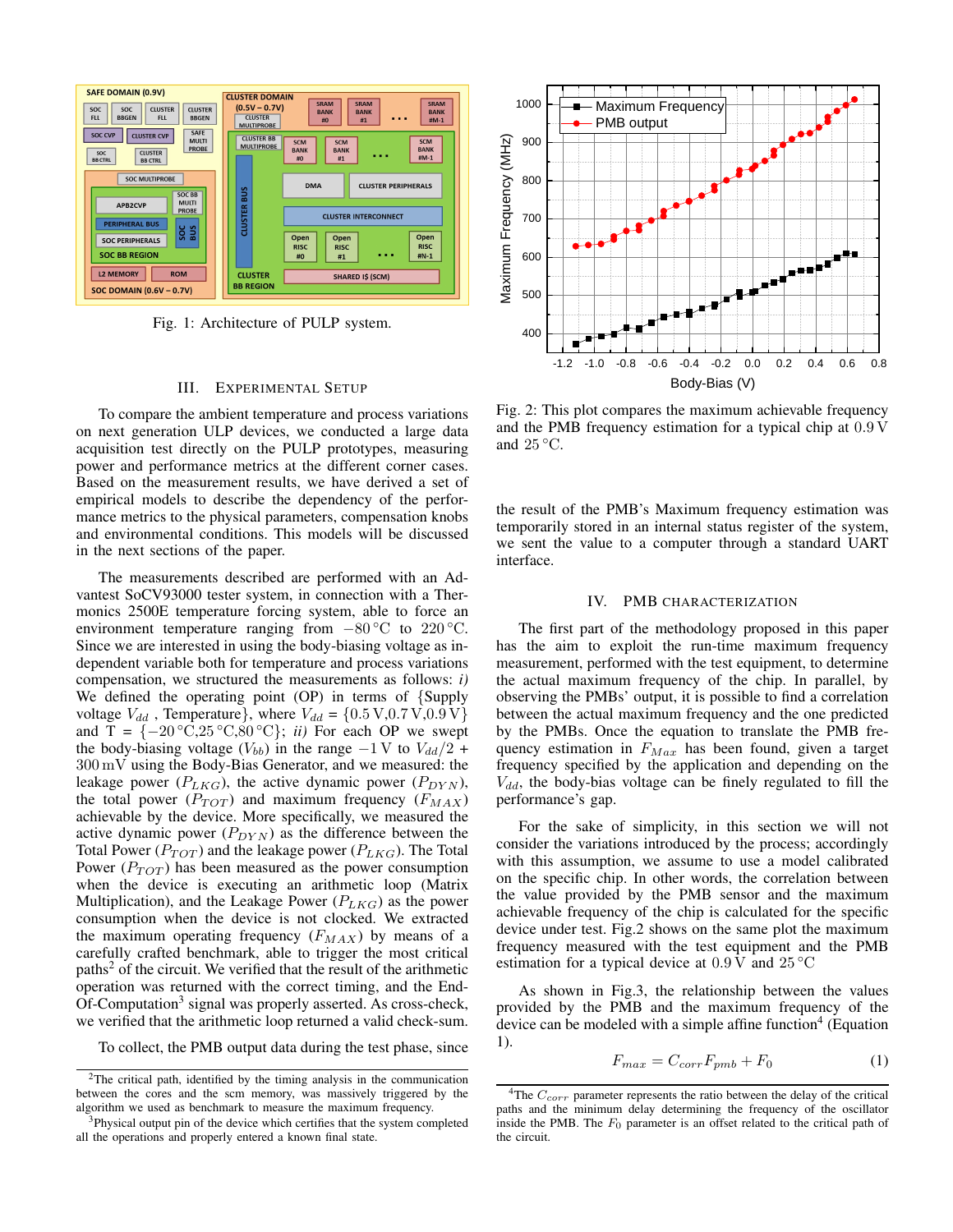

Fig. 3: This plot shows the relation between the maximum frequency and the PMB frequency estimation for a typical chip at  $0.9 \text{ V}$  and  $25 \degree \text{C}$ . The data have been fitted with a linear model, the parameters of the fit are: y=mx+q where m=0.6 and  $q=8.7$ , R-Square (COD) = 0.995.

This means that, once the model is determined, the memory required to store the model's parameters is small, as well as the computational effort required to use run-time the model; the computational operation to convert the output of the PMB sensor is a simple multiplication. TABLE I shows the parameters of the linear fit at the three OPs for a single device. Notice that the  $C_{corr}$  is always lower than 1, which means that the maximum frequency of the circuit is always lower than the the one generated inside the PMBs. The R-Square parameter is always equal or higher than 0.995, indicating that the model properly describes the data's trend.

| Vaa        | 0.9V  | 0.7V  | 0.5V  |
|------------|-------|-------|-------|
| $C_{corr}$ | 0.6   | 0.59  | 0.47  |
| $F_{0}$    | 8.72  | 5.19  | 3.21  |
| R-Square   | 0.995 | 0.998 | 0.998 |

TABLE I: Parameters of the model for a typical chip at three different supply voltages and  $25^{\circ}$ C.

The equation we use to correlate the maximum frequency with the PMB frequency estimation, as well as other techniques used in other work, can be affected by errors. In our case the error is represented by the residuals of the measurements with respect to the fitting curve. The maximum residual we report for the correlation model, at fixed Operating Point, and for a single device, is the 3%. Comparable errors are reported also in [20], a similar study performed on a DSP architecture implemented with the same FD-SOI technology and exploiting a performance monitor system based on Timing Fault Sensors (TMFLT).

The presence of the model's error, that is a frequency uncertainty affecting the Maximum frequency estimation, can be compensated by means of additional forward body-bias. Notice that the  $V_{bb}$  margin added to compensate the model's uncertainty, is conceptually different from the  $V_{bb}$  regulation to

achieve a target frequency. The approach used to compensate the error will be discussed in the next section.

# V. TEMPERATURE VARIATIONS

The model we propose for the temperature-induced variation compensation is a generalization of the approach we described for a single operating point. To derive a more general fitting function, we performed the same data analysis on the entire data set (multiple OPs) introducing hence an additional degree of freedom. Thanks to this analysis, we obtained a general equation describing all the operating points for a single device. In Fig.4 is reported the entire set of measurements performed at different voltages and temperatures for a typical device. The red solid line, which is described by the equation 1, represents the general model fitting the data. Table II reports the parameters of the model in this case as well as the R-Square.

$$
\begin{array}{c|c}\nV_{dd} & 0.7 \text{ V} \\
C_{corr} & 0.59 \\
F_0 & 5.42 \\
\text{R-Square} & 0.996\n\end{array}
$$

TABLE II: Parameters of the model fitting the data for a single chip, at a given supply voltage, at three different temperatures.

Fig.5 shows the relative error introduced by this generalization. We measured a higher error when the supply voltage decreases; additionally, we also registered a well defined trend in the model residuals, which could mean that the measurement at 0.5 V was disturbed by some other factor.



Fig. 4: In this plot are shown all the measurements performed at a single supply voltage  $V_{dd} = 0.7 \text{ V}$  and three different temperatures T =  $\{-20 °C, 25 °C, 80 °C\}$ . The red solid line represents the general model to correlate the output of the PMB sensor with the maximum frequency of the device, which is the global fitting curve for the entire data-set.

Starting from the error estimation, since we assume to know the supply voltage at every OP, we used the empirical model that links the frequency and the body-bias voltage to convert the frequency error in a forward body-bias margin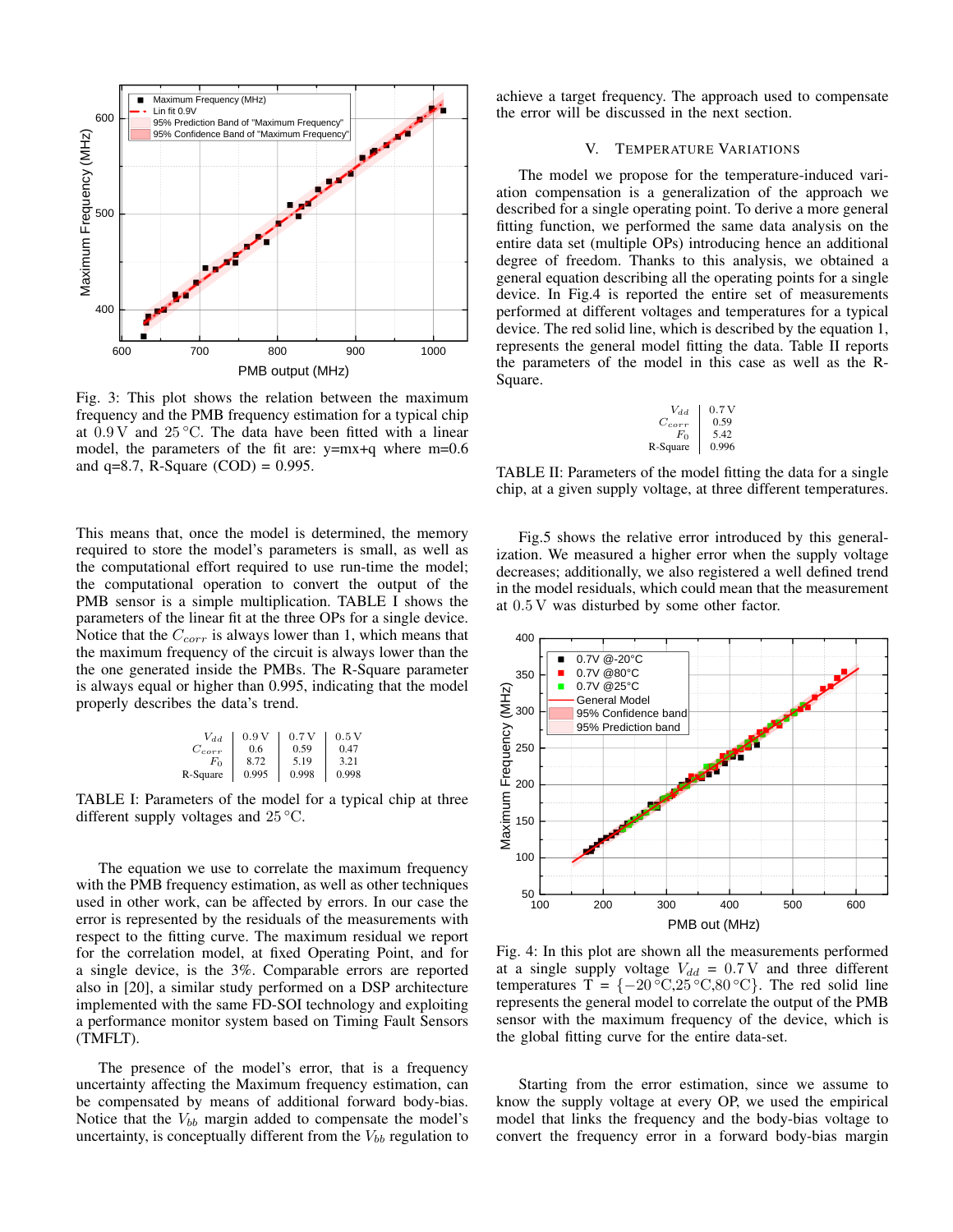

Fig. 5: This plot shows the distribution of the relative error versus the maximum frequency when the general model is used to convert the PMB output value in  $F_{max}$ .

to add to the  $V_{bb}$  regulation. Notice that we are interested in aligning the maximum frequency achievable by the chip to the target one, therefore we need to compensate only for negative frequency errors. In other words, we will compensate those conditions where the general model overestimates the real performance of the device.

As shown in Fig.6, the relationship between the frequency and the body-bias voltage shifts with the temperature, however, as shown by the plot in Fig.7, once the supply voltage has been fixed, the relative frequency variation (in the forward body-bias region) can be considered in first approximation as temperature-independent; because the three curves are superimposed. Starting from this assumption, the amount of addi-



Fig. 6: This plot shows the relation between the maximum frequency of a typical device and the body-bias voltage at three operating points: Vdd =  $0.7$  V and T =  $\{-20\degree\text{C},25\degree\text{C},80\degree\text{C}\}.$ 



Fig. 7: In this plot is represented the relative frequency variation versus the body-bias voltage, with respect to the  $V_{bb}$  $= 0$  V condition. The operating points are: Vdd  $= 0.7$  V and T  $= \{-20 °C, 25 °C, 80 °C\}.$ 

tional forward body bias that allows to neglect the effects of temperature variation can be calculated exploiting the relative frequency versus body-bias voltage relation reported in Fig.7, which is the frequency-normalized inverse of Fig.6. To give an example, assuming that we want to compensate the error at 0.9 V shown in Fig.5, that is the 3% in the worst case, we need to consider a  $V_{bb}$  margin of 0.1 V (The amount of body-bias is derived by the curves in Fig.7). Notice that the additional amount of  $V_{bb}$  causes an increase in the leakage current, hence additional leakage power consumption; the overhead caused by this methodology will be discussed in section VII.

# VI. PROCESS VARIATIONS

In this section we generalize the methodology we proposed to reduce the sensitivity to temperature' variations to compensate also process' variations.

As anticipated in the previous section, we considered the variations introduced by the process and the variations introduced by the temperature as separated. As demonstrated in [10], the additional body-bias voltage used to reach the target frequency, plus the margin to compensate the uncertainty of the model, can be summed to the fraction of  $V_{bb}$  used to compensate process' variations as independent contributions.

Here, we discuss the results of the analysis performed on a population of 8 different chips. In figure Fig.9 are reported the correlation data of all the chips in exam, for a given OP. Notice that the variations introduced by the process can be classified in two types: *i)* The Inter-chip variations, that can be observed in terms of performance gaps between different devices, as shown in Fig.8 *ii)* Intra-chip variations, as demonstrated by [21], resulting in different first N critical path, that can affect the consistency between the behaviour of the circuit and an on-chip performance monitor, confirmed also by our analysis.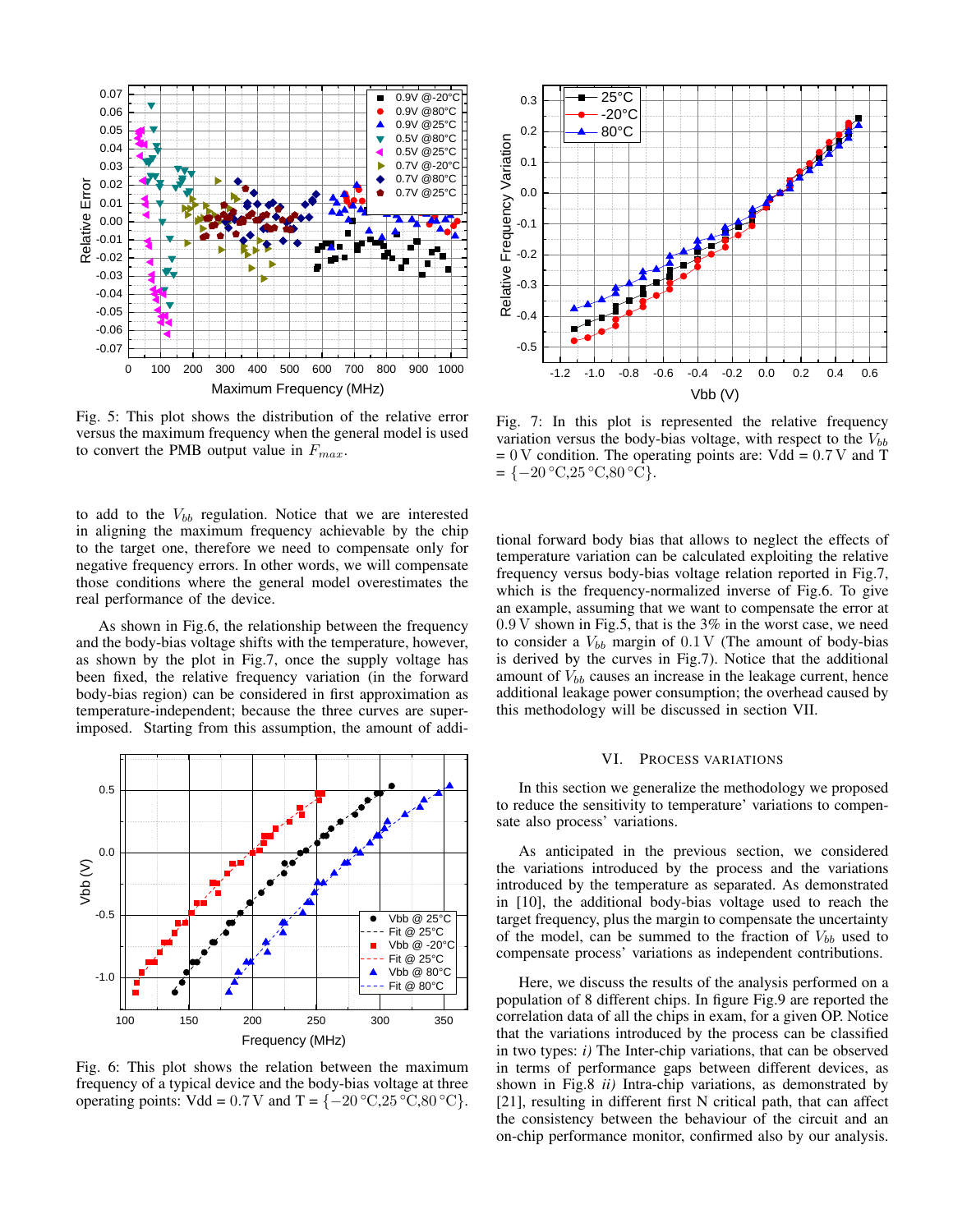

Fig. 8: Normalized distribution of the maximum frequency for the entire population of 48 chips at  $0.9 \text{ V}$ ,  $25 \degree \text{C}$ .



Fig. 9: In this plot are represented the data of 8 different chosen devices, the red solid line represents the fitting curve we assume as process-independent model.

As for the temperature variation compensation, we derived a general correlation model between all the chips. Fig.10 shows the error when this model is used to convert the output of the performance monitor sensor. Also in this case the model is the one described by equation 1, table III reports the values of the parameters and the R-Square; notice that in this case the fitted data have a larger variability, resulting in a larger Prediction band and lower R-square.

| $V_{dd}$   | 0.7V  |
|------------|-------|
| $C_{corr}$ | 0.63  |
| $F_{0}$    | 23.67 |
| R-Square   | 0.814 |

TABLE III: Parameters of the model fitting the data for 8 chips, at a given supply voltage, at three different temperatures.



Fig. 10: This plot shows the distribution of the relative error versus the maximum frequency when the process-independent model is used to convert the PMB output value.

To generalize the model and compensate the error, as in the previous section, we derived the function that links the  $v_{bb}$ with the relative frequency change at different supply voltages. As shown in figure Fig.11, the sensitivity of the frequency with respect to the body-bias, in the forward body bias region, decreases when the supply voltage increases. Starting from this assumption, we can assess that, using a  $V_{bb}$  margin to compensate a frequency gap at 0.9 V, at minimum the same frequency gap will be compensated also for lower supply voltages. More specifically, we can state that the frequency sensitivity to body-bias voltage is always higher than 10%/100 mV. Using this more general model, as expected, we obtained higher frequency errors (Fig.10).



Fig. 11: The graph shows the Relative frequency sensitivity to the  $V_{bb}$  at different operating points.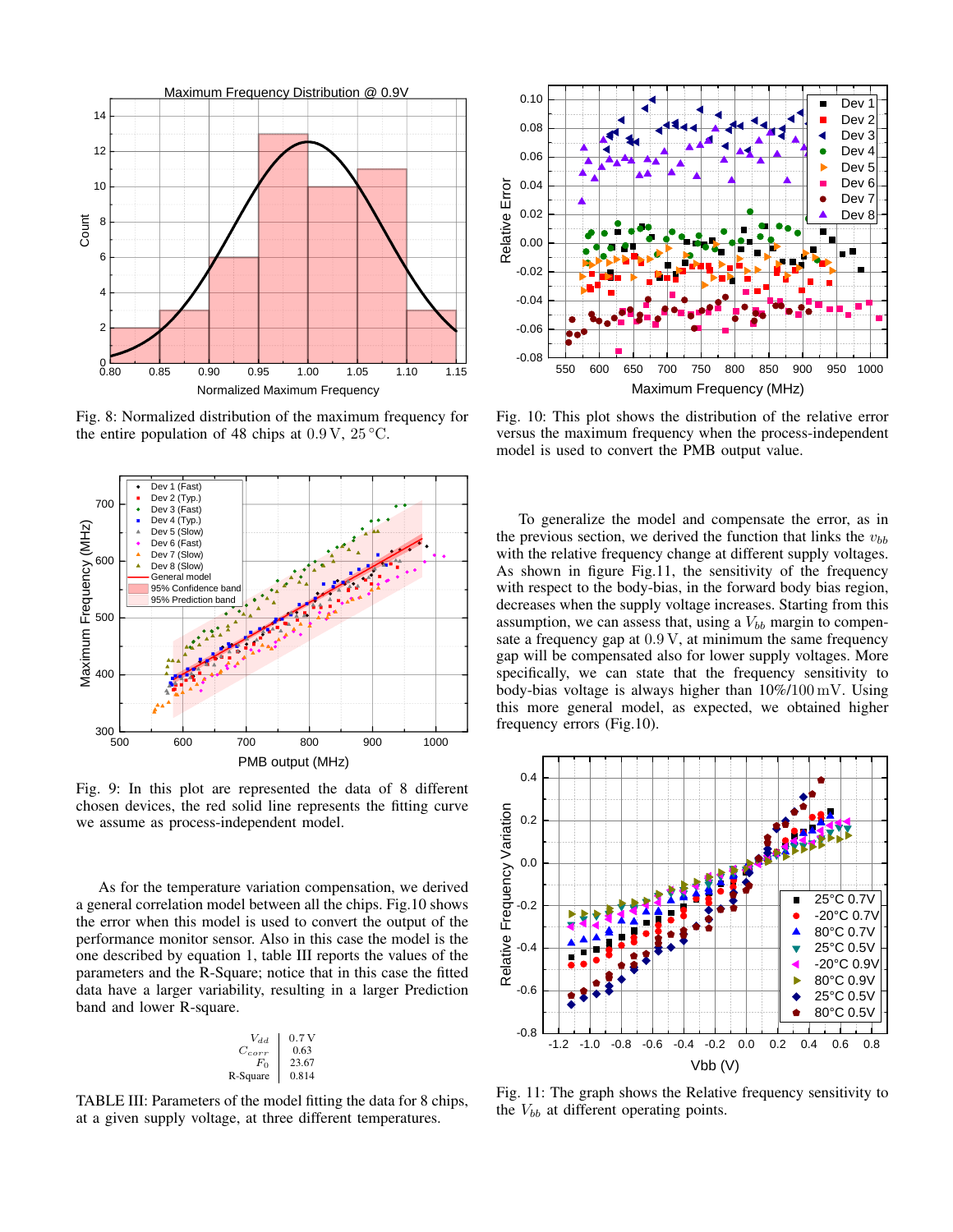#### VII. METHODOLOGY'S OVERHEAD

The methodology we propose uses the forward bodybiasing to compensate the uncertainties in process monitor readings. Since the  $V_{bb}$  has a straightforward effect on the leakage current, hence on the leakage power consumption, it is important to quantify the overhead introduced by the body-bias margins. As it is well known, the higher is the frequency of the system, the more dominant is the dynamic power consumption with respect to the leakage power. Hence, the overhead decreases as the target frequency increases, since only the leakage power changes when the FBB is applied. Notice that we define the overhead as the additional leakage power with respect to the global power consumption, assuming to calculate it in the most common operating condition for a near-threshold processor, that is when the system is running at the maximum achievable frequency, given a supply voltage.

The following tables report the worst case overheads at three different conditions: *i)* when the Process-unaware model is used *ii)* when it is possible to calibrate the model on the single chip *iii)* when we can fully characterize the operating point knowing also the temperature.

When only the supply voltage is known, it is necessary to compensate temperature and process variations, as a consequence, the frequency error in the estimation of the maximum one is high and also the power consumption overhead. Table IV summarize the results at three different operating voltages.

| ' a a    | 0.9V | 0.7V | 0.5V |
|----------|------|------|------|
| $_{err}$ | 11%  | 12%  | 28%  |
| overhead | 14%  | 10%  | 17%  |

TABLE IV: Frequency error and power consumption overhead for temperature and process variation compensation.

When the model can be calibrated on the specific device, it is possible to reduce the error in the maximum frequency estimation approximately of a factor of 3. Table V shows the results in terms of frequency errors and overhead in this condition.

$$
\begin{array}{c|c|c} V_{dd} & 0.9 \, \mathrm{V} & 0.7 \, \mathrm{V} & 0.5 \, \mathrm{V} \\ F_{err} & 3\% & 4\% & 7\% \\ overhead & 4\% & 3\% & 5\% \\ \end{array}
$$

TABLE V: Frequency error and power consumption overhead for temperature effect compensation.

Assuming to probe also the temperature, the only error affecting the model is the one given by the fitting curve, which is the 5% in the worst case  $(0.5 \text{ V})$ , resulting in a worst case overhead of the 3%.

## VIII. CONCLUSION

In this work we demonstrated the body-biasing capabilities of the UTBB FD-SOI technology in compensating temperature and process variations. We developed a methodology that provides run-time Maximum Frequency estimation by means of Process Monitor Boxes, enabling performance optimization policies exploiting body-bias regulation. We generalized the model to operate across all the allowed operating points in terms of supply voltage and temperature, for a single device, by means of a finely tuned body-bias-based temperature compensation. We proved that the error can be lower than the 3% in the best case, and it can be kept below 7% in the worst case. In this condition we measured an overhead in the global power consumption always lower than 5%. We generalized the methodology to compensate also process variations proving that the overhead is lower than the 17% in the worst case and lower than 10% in the best case. We observed that having the possibility to probe also the temperature, the error can be reduced to 5%, causing an overhead on the global power consumption lower than 3%.

## ACKNOWLEDGMENT

We thank STMicroelectronics for chip fabrication. This work was supported by European project ExaNoDe (H2020- 671578), European FP7 ERC Advanced project MULTITHER-MAN (291125) and European project OPRECOMP (732631).

# **REFERENCES**

- [1] R. G. Dreslinski, M. Wieckowski, D. Blaauw, D. Sylvester, and T. N. Mudge, "Near-threshold computing: Reclaiming moore's law through energy efficient integrated circuits," *Proceedings of the IEEE*, vol. 98, no. 2, pp. 253–266, 2010.
- [2] D. Markovic, C. C. Wang, L. P. Alarcón, T. Liu, and J. M. Rabaey, "Ultralow-power design in near-threshold region," *Proceedings of the IEEE*, vol. 98, no. 2, pp. 237–252, 2010.
- [3] M. Alioto, "Ultra-low power design approaches for IoT," in *2014 IEEE Hot Chips 26 Symposium (HCS)*. IEEE, aug 2014.
- [4] A. Pahlevan, J. Picorel, A. P. Zarandi, D. Rossi, M. Zapater, A. Bartolini, P. G. D. Valle, D. Atienza, L. Benini, and B. Falsafi, "Towards nearthreshold server processors," in *2016 Design, Automation Test in Europe Conference Exhibition (DATE)*, March 2016, pp. 7–12.
- [5] M. Alioto, Ed., *Enabling the Internet of Things*. Springer International Publishing, 2017.
- [6] J. Tschanz, N. Kim, S. Dighe, J. Howard, G. Ruhl, S. R. Vangal, S. Narendra, Y. Hoskote, H. Wilson, C. Lam, M. Shuman, C. Tokunaga, D. Somasekhar, S. Tang, D. Finan, T. Karnik, N. Borkar, N. A. Kurd, and V. De, "Adaptive frequency and biasing techniques for tolerance to dynamic temperature-voltage variations and aging," in *2007 IEEE International Solid-State Circuits Conference, ISSCC 2007, Digest of Technical Papers, San Francisco, CA, USA, February 11-15, 2007*. IEEE, 2007, pp. 292–604.
- [7] K. Sundaresan, K. Brouse, K. U-Yen, F. Ayazi, and P. Allen, "A 7-MHz process, temperature and supply compensated clock oscillator in 0.25 µm CMOS," in *Proceedings of the 2003 International Symposium on Circuits and Systems, 2003. ISCAS '03.* IEEE, 2003.
- [8] G. Gammie, A. Wang, M. Chau, S. Gururajarao, R. Pitts, F. Jumel, S. Engel, P. Royannez, R. Lagerquist, H. Mair, J. Vaccani, G. Baldwin, K. Heragu, R. Mandal, M. Clinton, D. Arden, and U. Ko, "A 45nm 3.5g baseband-and-multimedia application processor using adaptive bodybias and ultra-low-power techniques," in *2008 IEEE International Solid-State Circuits Conference - Digest of Technical Papers*. IEEE, feb 2008.
- [9] D. Rossi, A. Pullini, M. Gautschi, I. Loi, F. K. Gurkaynak, P. Flatresse, and L. Benini, "A 60 gops/w, 1.8 v to 0.9 v body bias ulp cluster in 28nm utbb fd-soi technology," in *2015 IEEE SOI-3D-Subthreshold Microelectronics Technology Unified Conference (S3S)*. IEEE, oct 2015.
- [10] S. Kumar, C. Kim, and S. Sapatnekar, "Body bias voltage computations for process and temperature compensation," *IEEE Transactions on Very Large Scale Integration (VLSI) Systems*, vol. 16, no. 3, pp. 249–262, mar 2008.